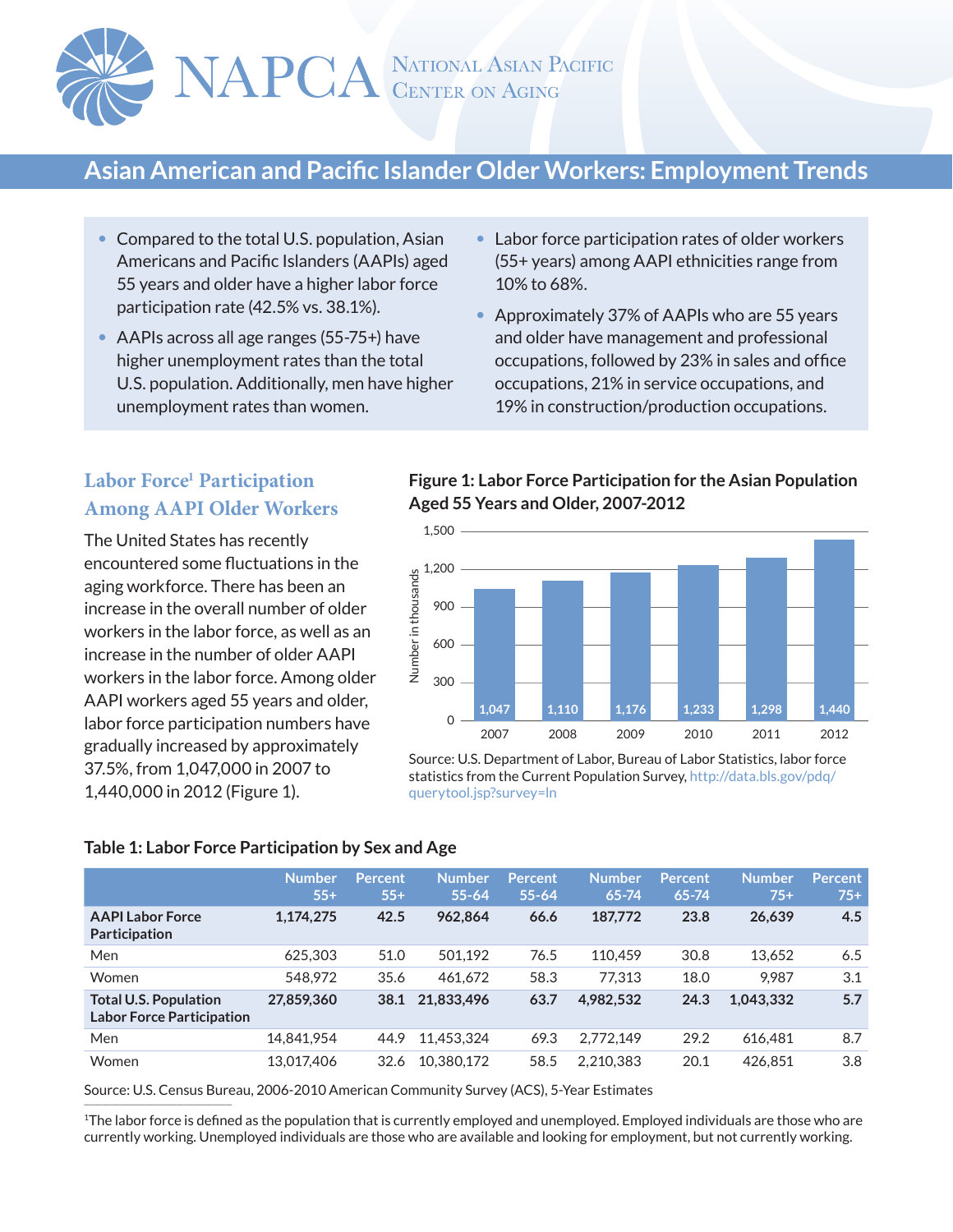**Figure 2: Labor Force Participation Rates by AAPI Ethnicity, 55 Years and Older**



Source: U.S. Census Bureau, 2006-2010 ACS, 5-Year Estimates

Among the total population aged 55 years and older in the labor force, 4% are AAPI. AAPIs aged 55 years and older have a higher labor force participation rate (42.5%) than the total U.S. population (38.1%) (Table 1). Moreover, AAPI men tend to have higher labor force participation rates than men in the total U.S. population. AAPI women across all age groups have comparable rates to women in the total U.S. population. AAPIs aged 65 years and older have labor force participation rates similar to those of the total U.S. population of the same age. Labor force participation and rates decrease as individuals age and retire.

The labor force participation rate varies by AAPI ethnic group. For instance, workforce rates for AAPIs aged 55 years and older range from 10% (Bhutanese) to 68% (Sri Lankan). The median labor force participation rate among AAPI ethnicities for the workforce 55 years and older is 52%, while the aggregated rate is 42%. This is higher than the participation rate of the total U.S. population (38%). Sri Lankans, Indonesians, Filipinos, Japanese, and Bangladeshis have the highest participation rates. Conversely, Laotians, Cambodians, Marshallese, Hmong, and Bhutanese have the lowest participation rates.

# **Unemployment Status Among AAPI Older Workers**

The unemployment status of AAPI older workers fluctuated between 2007 and 2012. Similar to the increase in labor force participation among older AAPIs, there was also an increase in unemployment, from 34,000 (3.2%) in 2007 to 96,000 (7.8%) in 2010. The unemployment rates, however, then decreased to 86,000 (6.0%) in 2012.

Among the total unemployed population 55 years and older, 5% are AAPI. AAPI unemployment rates for older workers are

> slightly higher than those of the total U.S. population (Table 2). Additionally, both AAPI men and men in the total U.S. population have slightly higher unemployment rates than women.

Unemployment rates among AAPIs aged 55 years and older range from 0% (Marshallese) to 12% (Bangladeshi). The median unemployment rate among AAPI ethnicities is 6%, which is comparable to the aggregated AAPI unemployment rate (6%), but

**Figure 3: Unemployment Numbers and Rates for the Asian Population Aged 55 Years and Older, 2007-2012**



Source: U.S. Department of Labor, Bureau of Labor Statistics, labor force statistics from the Current Population Survey, http://data.bls.gov/pdq/ querytool.jsp?survey=ln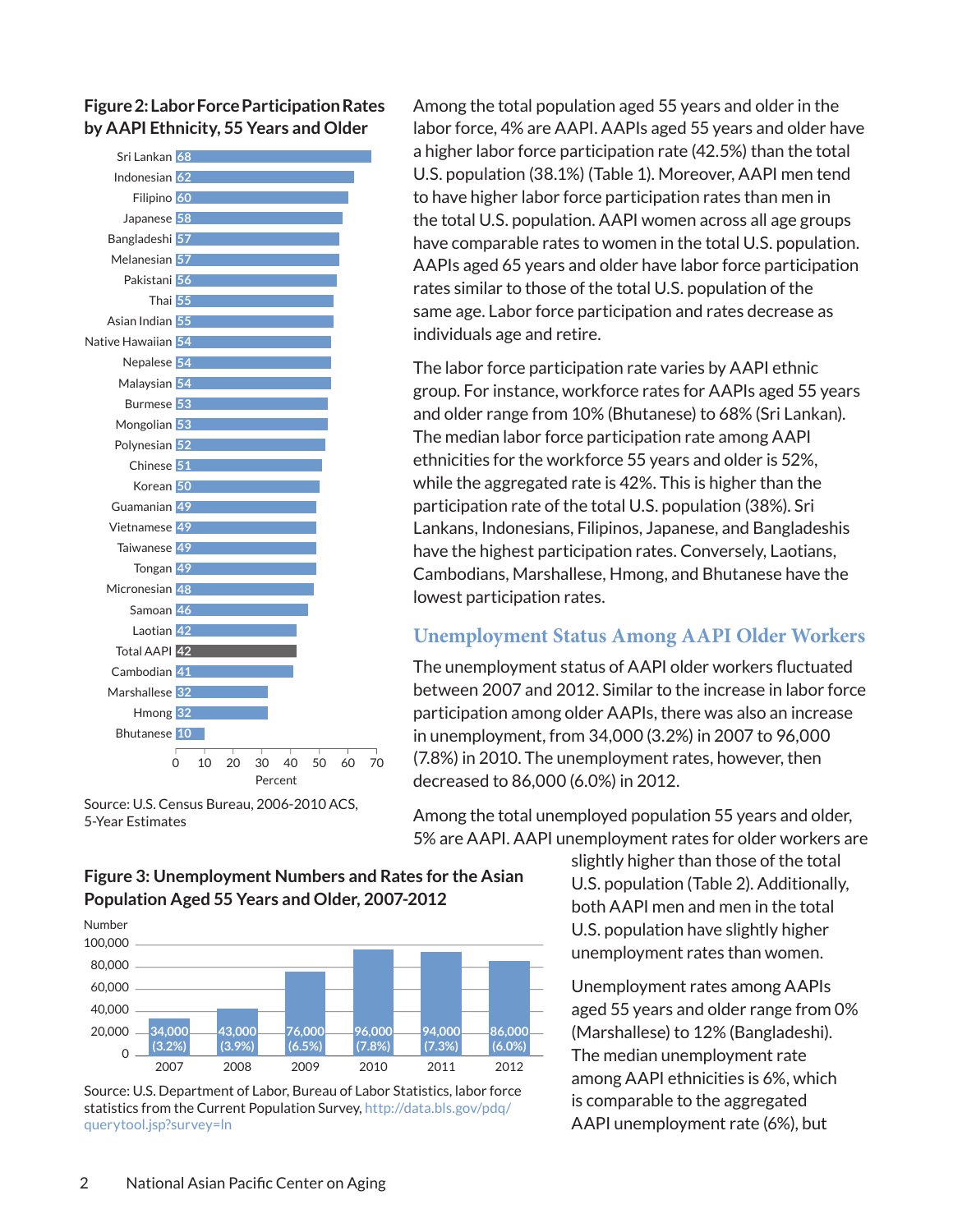a bit higher than the unemployment rate of the total U.S. population (5%) aged 55 years and older. Bangladeshi, Nepalese, Bhutanese, Tongans, and Samoans have the highest unemployment rates of those 55 years and older. Indonesians, Japanese, Malaysians, Mongolians, and Marshallese have the lowest unemployment rates of that age range.

### **Table 2: Unemployment Rate by Sex and Age**

|                              | <b>Percent</b><br>$55+$ | <b>Percent</b><br>$55 - 64$ | <b>Percent</b><br>65-74 | <b>Percent</b><br>$75+$ |
|------------------------------|-------------------------|-----------------------------|-------------------------|-------------------------|
| <b>AAPI</b>                  | 6.1                     | 6.0                         | 6.3                     | 5.8                     |
| Men                          | 6.5                     | 6.4                         | 6.8                     | 6.1                     |
| Women                        | 5.6                     | 5.6                         | 5.6                     | 5.3                     |
| <b>Total U.S. Population</b> | 5.4                     | 5.5                         | 5.3                     | 4.8                     |
| Men                          | 5.9                     | 6.0                         | 5.5                     | 4.9                     |
| Women                        | 4.9                     | 4.9                         | 5.0                     | 4.7                     |

Source: U.S. Census Bureau, 2006-2010 ACS, 5-Year Estimates

### **Figure 5: AAPI and Total U.S. Occupations, 55 Years and Older**



Source: U.S. Census Bureau, 2009-2011 ACS, 3-Year Estimates

### **Figure 4: Unemployment Rates by AAPI Ethnicity, 55 Years and Older**



Source: U.S. Census Bureau, 2006-2010 ACS, 5-Year Estimates

# **Occupations Among AAPI Older Workers**

According to data from the American Community Survey, approximately 37% of AAPIs who are 55 years and older have management and professional occupations, followed by 23% with sales and office occupations, 21% in service occupations, and 19% in construction/production occupations.

#### **Management and Professional Occupations**

Over one-third (37%) of AAPIs 55 years and older work in management and professional occupations, which is comparable to the rate of the total U.S. population (38%). Of the AAPIs who work in management and professional occupations, 15% have healthcare practitioner or other technical jobs (e.g. chiropractors, dentists, veterinarians, registered nurses, clinical laboratory technologists, emergency